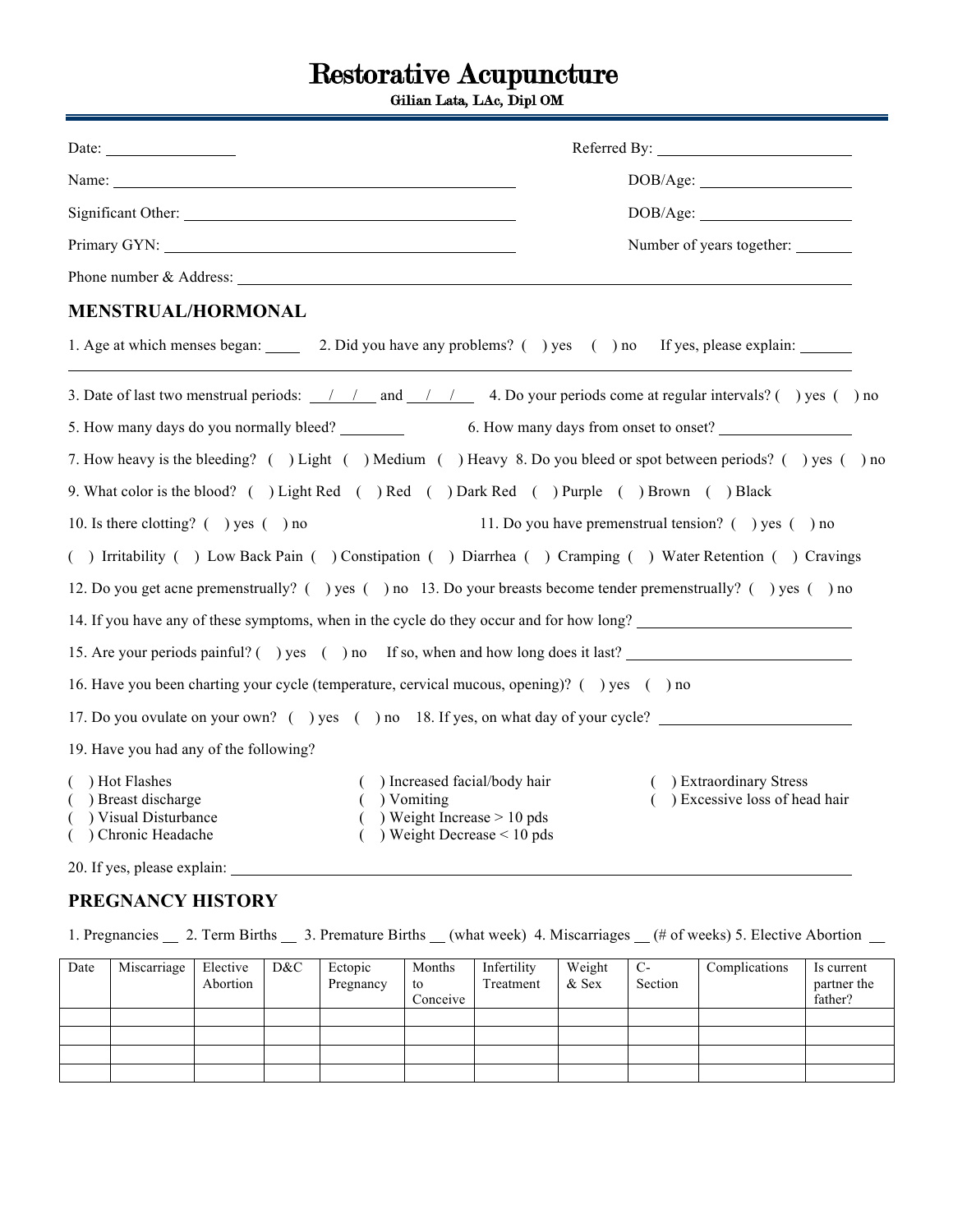### **CONTRACEPTION USE**

| Type | From When to When | Reason discontinued |
|------|-------------------|---------------------|
|      |                   |                     |
|      |                   |                     |

**MEDICATIONS** (Prescription and Over the Counter for gynecological condition other than contraceptives)

| Date | Dose $&$ Frequency | From When to When | Reason |
|------|--------------------|-------------------|--------|
|      |                    |                   |        |
|      |                    |                   |        |
|      |                    |                   |        |

## **GYNECOLOGICAL**

| 1. Have you ever had an abnormal pap smear? $($ $)$ yes $($ $)$ no                                                                                           |                                                                                                                                                                   | 2. Date of last pap smear?                                                                                     |  |  |  |  |
|--------------------------------------------------------------------------------------------------------------------------------------------------------------|-------------------------------------------------------------------------------------------------------------------------------------------------------------------|----------------------------------------------------------------------------------------------------------------|--|--|--|--|
| 3. Do you get yeast infections regularly? () yes () no 4. Have you had an STD (sexually transmitted disease)? () yes () no                                   |                                                                                                                                                                   |                                                                                                                |  |  |  |  |
|                                                                                                                                                              | If yes, what was it and how was it resolved?                                                                                                                      |                                                                                                                |  |  |  |  |
|                                                                                                                                                              | 5. Do you have chronic vaginal discharge? () yes () no 6. Do you have any sores on your genitalia () yes () no                                                    |                                                                                                                |  |  |  |  |
| 7. Have you ever had a cervical biopsy, operation, cauterization, or freezing (cryo)? () yes () no If so, please explain:                                    |                                                                                                                                                                   |                                                                                                                |  |  |  |  |
|                                                                                                                                                              | 8. Have you ever had pelvic inflammatory disease (PIV)? () yes () no 9. If yes, were you treated for it? () yes () no                                             |                                                                                                                |  |  |  |  |
|                                                                                                                                                              |                                                                                                                                                                   |                                                                                                                |  |  |  |  |
|                                                                                                                                                              | 11. Have you ever been diagnosed with uterine fibroids or polyps? $($ ) yes $($ ) no                                                                              |                                                                                                                |  |  |  |  |
| 12. Have you ever been diagnosed with endometriosis? () yes () no                                                                                            |                                                                                                                                                                   |                                                                                                                |  |  |  |  |
| 13. Have you ever been diagnosed with pelvic adhesions? () yes () no                                                                                         |                                                                                                                                                                   |                                                                                                                |  |  |  |  |
|                                                                                                                                                              | 14. Have you ever been diagnosed with any pelvic abnormalities? () yes () no                                                                                      |                                                                                                                |  |  |  |  |
|                                                                                                                                                              | 15. Have you ever been diagnosed with PCOS (Polycystic Ovarian Syndrome)? () yes () no                                                                            |                                                                                                                |  |  |  |  |
|                                                                                                                                                              | 16. Have you ever been diagnosed with LUFS (Luteinized Unruptured Follicle Syndrome)? () yes () no                                                                |                                                                                                                |  |  |  |  |
|                                                                                                                                                              | $17.$ Other:                                                                                                                                                      |                                                                                                                |  |  |  |  |
| <b>GENETIC HISTORY</b> Do you, your partner, or anyone in your family have:                                                                                  |                                                                                                                                                                   |                                                                                                                |  |  |  |  |
| ) Neural tube defects/spina<br>bifida/anencephaly<br>) Thalassemia<br>€<br>) Down Syndrome<br>(<br>Cystic Fibrosis<br>$\overline{(}$<br>) Muscular Dystrophy | ( ) Huntington's Chorea<br>$( )$ Mental Retardation/Fragile X<br>( ) Tay-Sachs Disease<br>( ) Sickle Cell disease or trait<br>) Hemophilia<br>) Hormonal Disorder | ( ) Chromosomal Disorder<br>( ) Genetic/Inherited Disorder<br>( ) Baby with birth defects<br>$( )$ Infertility |  |  |  |  |
| <b>FERTILITY HISTORY</b>                                                                                                                                     |                                                                                                                                                                   |                                                                                                                |  |  |  |  |
|                                                                                                                                                              | 1. How long have you been trying to conceive? 2. Are you seeing a reproductive specialist? () yes () no                                                           |                                                                                                                |  |  |  |  |
|                                                                                                                                                              |                                                                                                                                                                   |                                                                                                                |  |  |  |  |
|                                                                                                                                                              |                                                                                                                                                                   |                                                                                                                |  |  |  |  |
|                                                                                                                                                              | 5. How is your sexual energy? ( ) Low ( ) Normal ( ) High 6. Do you douche regularly? ( ) yes ( ) no                                                              |                                                                                                                |  |  |  |  |
|                                                                                                                                                              | 7. Do you use vaginal lubricants? () yes () no 8. Do you have a stressful occupation? () yes () no                                                                |                                                                                                                |  |  |  |  |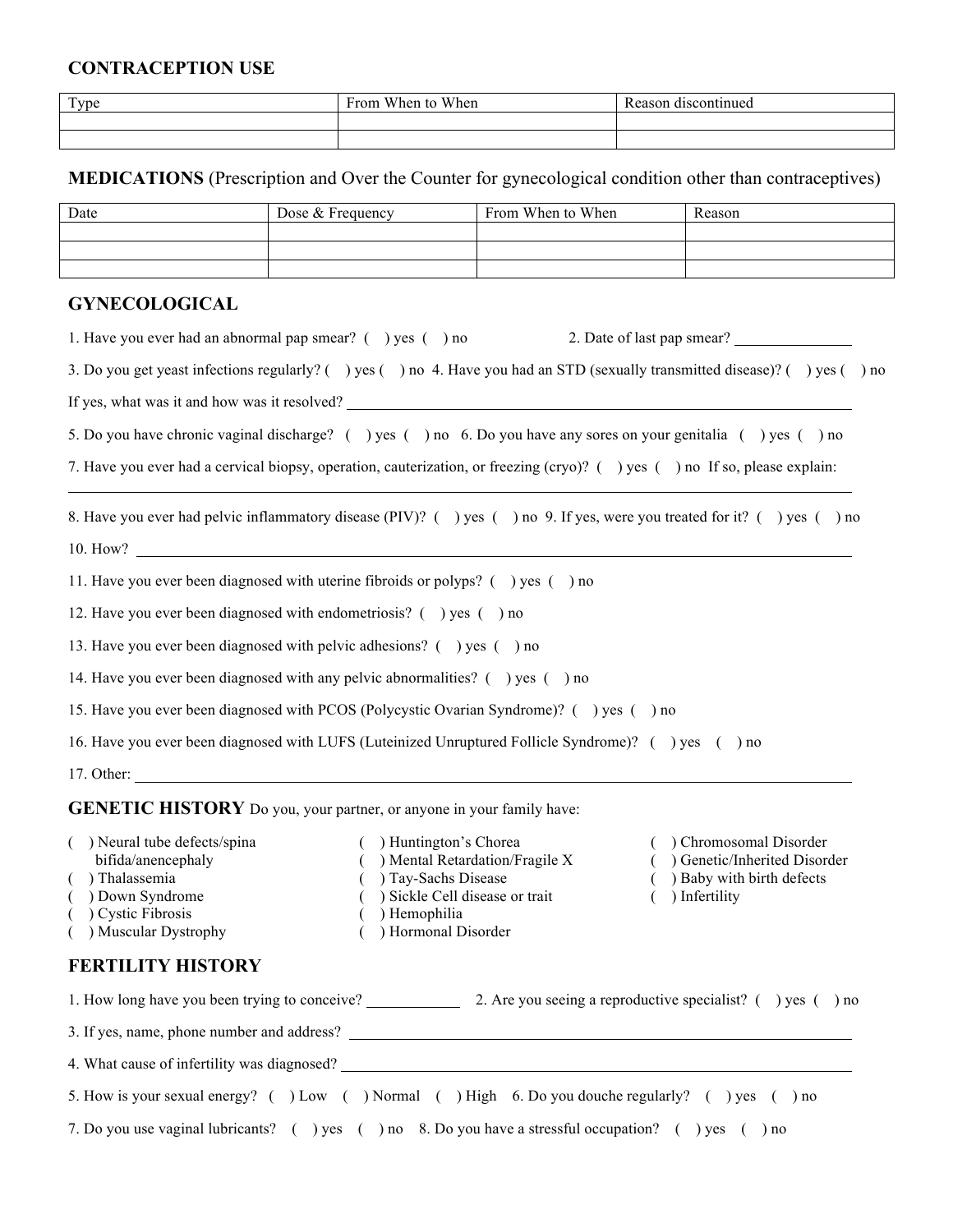9. Are you more or less than 20% over your ideal body weight? ( ) yes ( ) no 10. Do you exercise regularly? ( ) yes ( ) no

11. Were you or your partner exposed to DES as a fetus? ( ) yes ( ) no

12. Have you been exposed to any other toxins? ( ) yes ( ) no

13. Did you mother or any siblings have any problems getting pregnant or have a miscarriage? ( ) yes ( ) no

14. If yes, please explain:

15. What drugs have you taken for infertility (please circle the individual drug)?

- ( ) SERMS (Clomid, Femara, Serophene)
- ( ) hMG (Repronex, Pergonal, Humegon, Ovidrel, Menogon)
- ( ) hCG (Pregnyl, Profasi, Novarel)
- ( ) GnRH agonists (Lupron, Zoladex, Synarel)
- ( ) GnRH antagonists (Antagon, Cetrotide, Ganirelix)
- ( ) Bromocriptine (Parlodel) & Cabergoline (Dostinex)
- ( ) FSH (Follistim, Fertinex, Bravelle, Gonal-F)

16. What tests have you had?

- ( ) Clomid Challenge Test When /
- $( )$  Postcoital Test When /
- $($  ) Hormonal Assays (FSH, LH, When / DHEA-S, Testosterone, Pregesterone)
- $( )$  Endometrial biopsy When /
- ( ) Hysterosalpingogram When /
- ( ) Sono-hysterogram When
- ( ) Ultrasound When
- ( ) Laparoscopy, Hysteroscopy When
- $($  ) Viral/Infection Tests When /
- ( ) Thyroid tests When /
- ( ) Antibody screen (IBT) When  $/$  /  $\sqrt{(}$  ) Genetic screening When  $/$  /
- $($ ) Genetic screening

#### MALE

- ( ) Semen culture When  $/$  / F
- 
- 
- 
- 
- 
- 
- 
- ( ) Other When  $/$  / Results:  $\mathbb{R}^n$
- ( ) Sperm Penetration Assay When  $\frac{1}{2}$  Results:  $( )$  Sperm Mucous Penetration When / / F  $(V)$  Urinalysis When  $/$  / Results: ( ) Testicular biopsy When  $/ /$  F<br>( ) Sperm Antibody Test (IBT) When  $/ /$  F ( ) Sperm Antibody Test (IBT) When  $/ /$ ( ) Vasography When / / Results: N ( ) Ultrasonography When / / Results: Results: Results: Results: Results: Results: Results: Results: Results: R
- 
- ( ) Progesterone
- ( ) Steroids (Prednisone)
- ( ) Aspirin
- ( ) Heparin
- ( ) Oral Contraceptives
- ( ) Metformin (Glucophage)
- ( ) Luveris
- ( ) Other (explain):

| Results: |  |
|----------|--|
| Results: |  |
| Results: |  |

| Results: |  |
|----------|--|
| Results: |  |
| Results: |  |
| Results: |  |
| Results: |  |
| Results: |  |
| Results: |  |
| Results: |  |
| Results: |  |

| Results:                                                    |
|-------------------------------------------------------------|
| Results: $\frac{1}{\sqrt{1-\frac{1}{2}} \cdot \frac{1}{2}}$ |
|                                                             |
|                                                             |
| Results:                                                    |
| Results: $\frac{1}{\sqrt{1-\frac{1}{2}} \cdot \frac{1}{2}}$ |
|                                                             |
|                                                             |
|                                                             |
|                                                             |

17. What procedures have you had?

| Tubal surgery                        | When |  | Results: |
|--------------------------------------|------|--|----------|
|                                      |      |  |          |
| IUI (Intrauterine Insemination) When |      |  | Results: |
|                                      | When |  | Results: |
|                                      | When |  | Results: |
|                                      | When |  | Results: |
| ) IVF (In Vitro Fertilization)       | When |  | Results: |
|                                      | When |  | Results: |
|                                      | When |  | Results: |